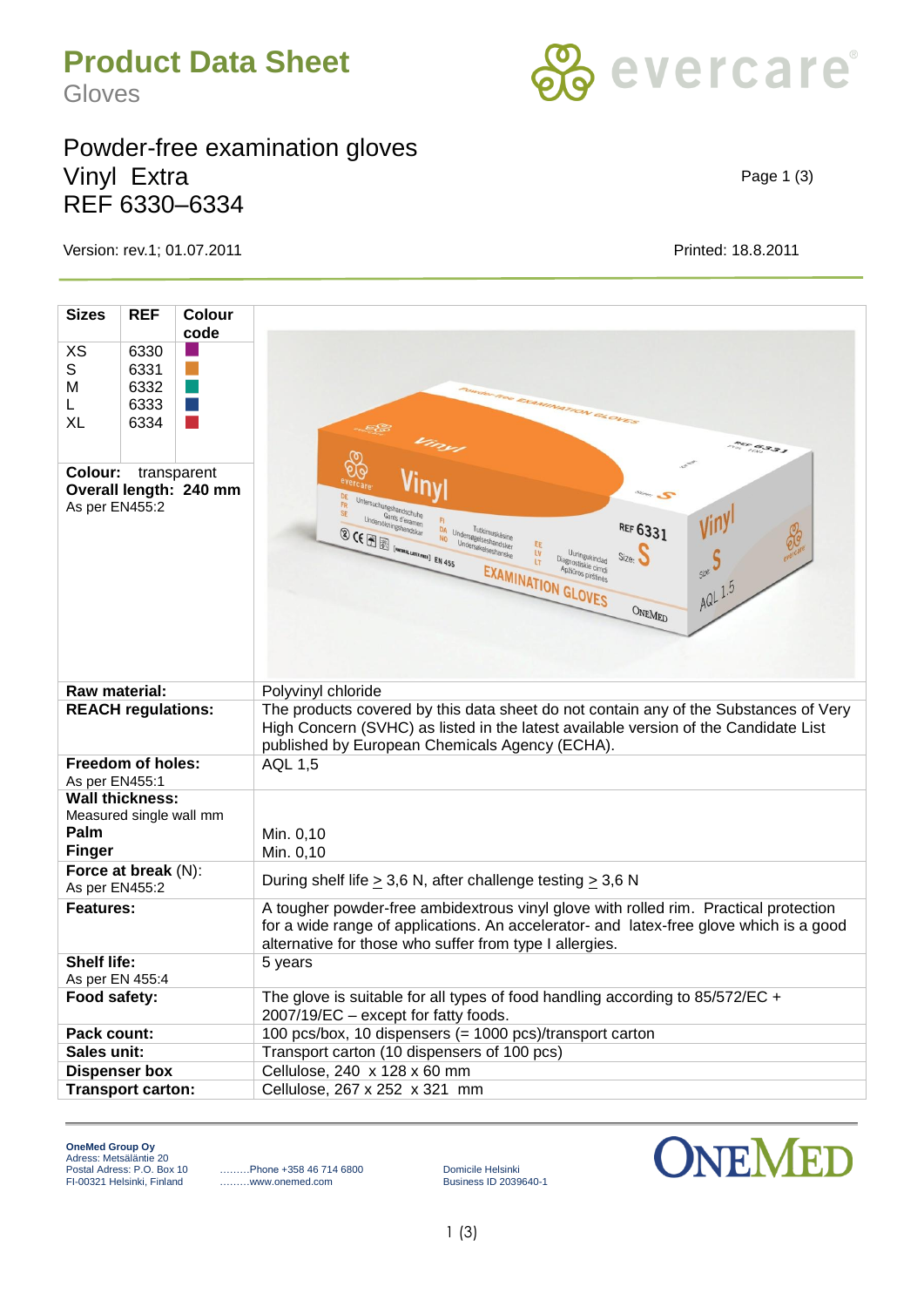

## Powder-free examination gloves Vinyl Extra REF 6330–6334

Version: rev.1; 01.07.2011 Printed: 18.8.2011

Page 2 (3)

| <b>Compliance with legal</b><br>requirements: | Medical Devices Directive 93/42/EEC, Class 1                                                                                                                  |
|-----------------------------------------------|---------------------------------------------------------------------------------------------------------------------------------------------------------------|
| <b>Compliance with</b><br>product standards:  | EN455: 1-4                                                                                                                                                    |
| <b>Chemical resistance:</b>                   | EN374:1-3                                                                                                                                                     |
| <b>Quality standards:</b>                     | The product is manufactured in compliance with ISO9001, ISO13485                                                                                              |
| <b>Label information:</b>                     | In accordance with EN980 and EN1041                                                                                                                           |
| <b>Storage</b><br>recommendation:             | Recommended storage in clean, dry space in ambient temperature. Products should<br>be protected from direct sunlight, other intensive light sources and ozone |
| <b>Disposal</b><br>recommendation             | Glove to mixed waste (PVC), packaging material to energy recovery or mixed waste                                                                              |
| <b>Risk if reused:</b>                        | The product is single use. If reused, the performance of product may deteriorate and<br>cross contamination may occur.                                        |

Postal Adress: P.O. Box 10 ………Phone +358 46 714 6800 Domicile Helsinki